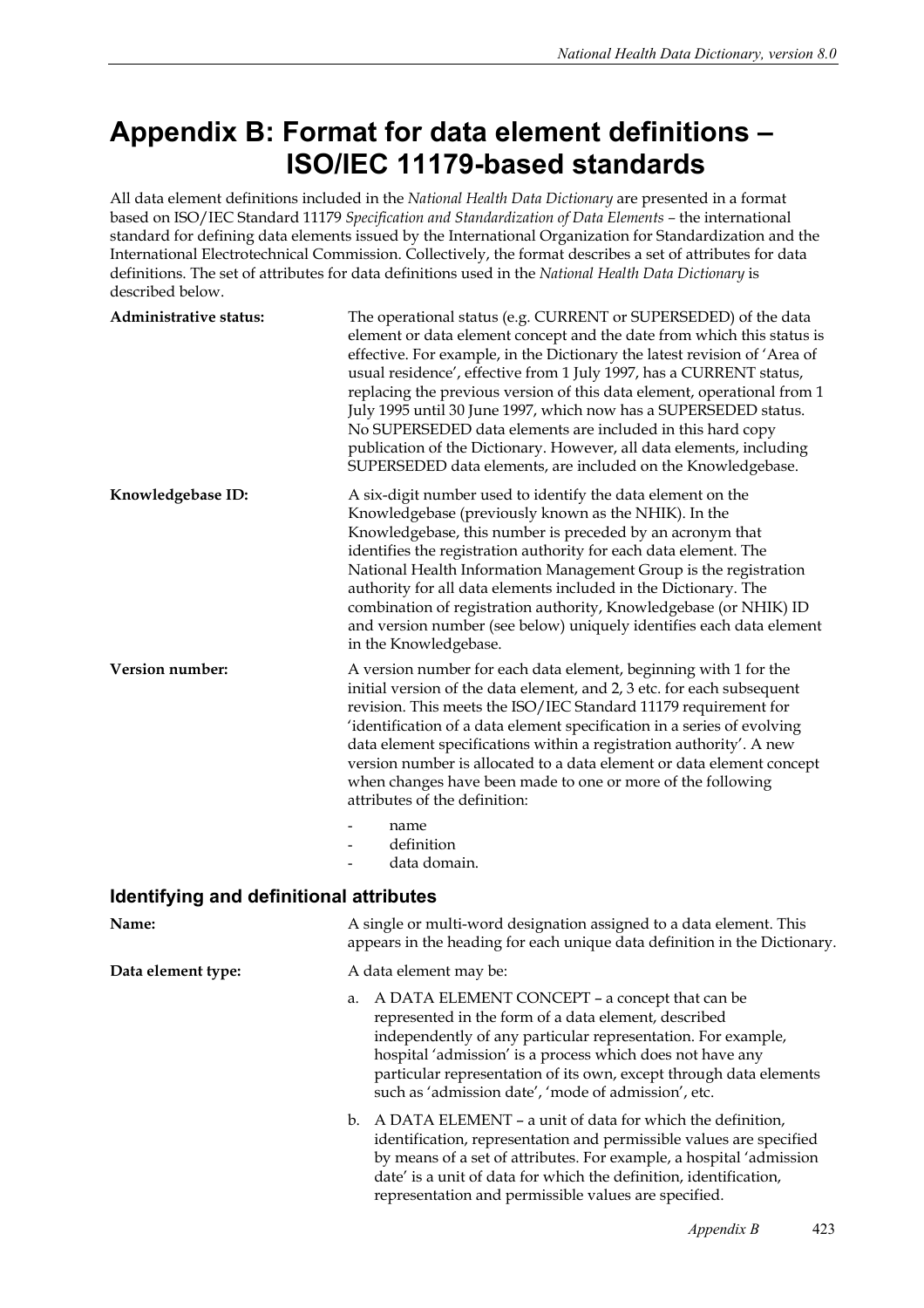|                                                   | A DERIVED DATA ELEMENT - a data element for which values<br>c.<br>are derived by calculation from the values of other data elements.<br>For example, the data element 'length of stay', which is derived by<br>calculating the number of days from 'admission date' to 'separation<br>date' less any 'total leave days'.                                                                                                                                                                                                                                                                                     |
|---------------------------------------------------|--------------------------------------------------------------------------------------------------------------------------------------------------------------------------------------------------------------------------------------------------------------------------------------------------------------------------------------------------------------------------------------------------------------------------------------------------------------------------------------------------------------------------------------------------------------------------------------------------------------|
|                                                   | d. A COMPOSITE DATA ELEMENT - a data element the values of<br>which represent a grouping of the values of other data elements in a<br>specified order. For example, the data element 'establishment<br>identifier' is a grouping of the data elements 'state identifier',<br>'establishment type', 'region' and 'establishment number' in that<br>order.                                                                                                                                                                                                                                                     |
| Definition:                                       | A statement that expresses the essential nature of a data element and its<br>differentiation from all other data elements.                                                                                                                                                                                                                                                                                                                                                                                                                                                                                   |
| Context:                                          | A designation or description of the application environment or<br>discipline in which a name is applied or from which it originates. For<br>example, the context of 'admission date' is 'admitted patients', while the<br>context of 'capital expenditure - gross' is 'health expenditure'. For the<br>dictionary this attribute may also include the justification for collecting<br>the items and uses of the information.                                                                                                                                                                                 |
| <b>Relational and representational attributes</b> |                                                                                                                                                                                                                                                                                                                                                                                                                                                                                                                                                                                                              |
| Data type:                                        | The type of symbol, character or other designation used to represent a data<br>element. Examples include integer, numeric, alphanumeric, etc. For<br>example, the data type for 'intended place of birth' is a numeric drawn<br>from a domain or code set in which numeric characters such as '1=hospital,<br>4=home' are used to denote a data domain value (see data domain below).                                                                                                                                                                                                                        |
| <b>Representational form:</b>                     | Name or description of the form of representation for the data element,<br>such as 'CODE', 'QUANTITATIVE VALUE', and 'DATE'. For example, the<br>representational form for 'country of birth' is 'CODE' because the form of<br>representation is individual numbers that each represent a different<br>country.                                                                                                                                                                                                                                                                                              |
| Field size (minimum and<br>maximum):              | The minimum and maximum number, respectively, of storage units<br>(of the corresponding data type) used to represent the data element value.<br>For example, a data element value expressed in dollars may require a<br>minimum field size of one character $(1)$ up to a maximum field size of nine<br>characters (999, 999, 999). Field size does not generally include characters<br>used to mark logical separations of values, e.g. commas, hyphens or<br>slashes.                                                                                                                                      |
| Representational layout:                          | The layout of characters in data element values expressed by a character<br>string representation. Examples include 'DDMMYYYY' for calendar dates,<br>'N' for one-digit numeric fields, and '\$\$\$,\$\$\$,\$\$\$' for data elements about<br>expenditure.                                                                                                                                                                                                                                                                                                                                                   |
| Data domain:                                      | The set of representations of permissible instances of the data element,<br>according to the representation form, layout, data type and maximum size<br>specified in the corresponding attributes. The set can be specified by name<br>(including an existing classification/code scheme such as ICD-10-AM), by<br>reference to a source (such as the ABS Directory of concepts and standards for<br>social, labour and demographic statistics, 1995), or by enumeration of the<br>representation of the instances (for example, for 'compensable status',<br>values are '1=compensable, 2=non-compensable). |
| Guide for use (optional):                         | Additional comments or advice on the interpretation or application of the<br>attribute 'data domain'. (This attribute has no direct counterpart in the<br>ISO/IEC Standard 11179 but has been included to assist in the clarification<br>of issues relating to the classification of data elements.)                                                                                                                                                                                                                                                                                                         |
| Verification rules (optional):                    | The rules and/or instructions applied for validating and/or verifying<br>data elements occurring in actual communication and/or databases, in<br>addition to the formal screening based on the requirements laid down in<br>the basic attributes.                                                                                                                                                                                                                                                                                                                                                            |
|                                                   |                                                                                                                                                                                                                                                                                                                                                                                                                                                                                                                                                                                                              |